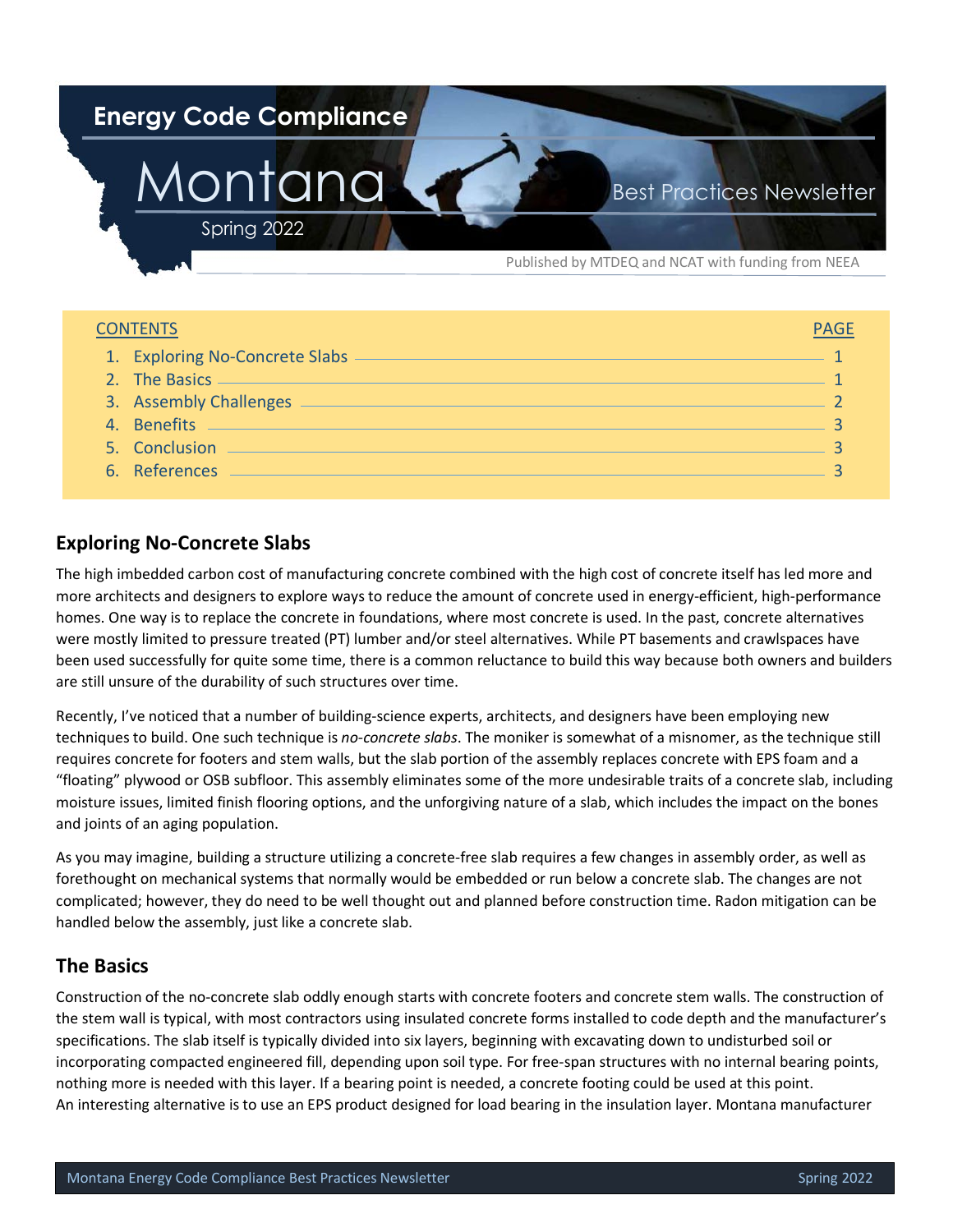<span id="page-1-0"></span>Big Sky R Control provides a product called Geofoam that is designed to act as a lightweight fill with compressive characteristics that could act the same as a concrete footing. According to th[e manufacturer's technical manual:](https://www.geofoam.com/?pdf=EPS-Geofoam-Applications-Technical-Data.pdf&id=968)

"EPS geofoam is available in a range of compressive resistances. A project designer can choose the specific type of EPS required to support the design loading while minimizing cost. Several different types of EPS geofoam can be specified on a single project to maximize savings. For example, higher strength EPS geofoam can be used in high applied stress areas while lower strength blocks are used in areas where the applied stresses are lower."

A structural engineer should be consulted for design considerations should the internal design require load bearing points.

Layer two should provide a capillary break. This is typically created with a 4-inch layer of crushed stone with no fines. This layer should also contain perforated pipe that will later be attached to an exhaust outlet and act as either an active or a passive soil gas (radon) ventilation system and any mechanical systems that would normally run under a concrete slab.

Layer three consists of sand or gravel that will allow the builder to level for the layers to follow. This step seems to be the most challenging for builders, as this layer must be perfectly level in order to produce a level and even finished floor. If the

layer is not level and flat, voids under the layers above could cause bouncy or sagging floors. Full contact is needed with the foam layer that will be placed above this layer.

Layer four is the EPS insulation layer. The typical assembly is two layers of 2-inch EPS with opposing seams. The 2018 IECC, while not covering these types of assemblies, does require at least R-10 insulation under the slab and R-5 for heated slabs, and the insulation must extend continuously for four feet vertically or horizontally. At an average of R-5 per inch of EPS, the no-concrete slab more than meets the energy code requirements. The vertical insulation requirement is met using insulated concrete forms or foam installed after the stem walls are poured.

The fifth layer is the continuous vapor barrier layer, consisting of 10-mil polyethylene sheeting that will act as a Class 1 vapor barrier. This layer will protect the building from moisture being drawn in from the ground, which can cause a host of issues, including rot and mildew. This layer can be run under the mud sill. All seams should be properly overlapped and taped.



Illustration courtesy of Fine Homebuilding Magazine

The assembly is completed with a subfloor that

consists of two layers of ¾-inch plywood or OSB subflooring installed in opposing directions with staggered seams. Advantech OSB seems to be the subflooring of choice among builders primarily for its water-repelling ability.

#### **Assembly Challenges**

Moisture was one of the biggest concerns expressed in a webinar about the no-concrete slab. You can find a link to the webinar online in the references section below. Concrete actually benefits from being wetted during the construction process, whereas the no-concrete assembly creates a container to hold moisture should it rain after the floor was assembled and before the building envelope is complete. An old adage of builders is that no matter what climate you live in, it will rain. To overcome this challenge, most builders have the building dried in before assembling the floor. The polyethylene sheeting can